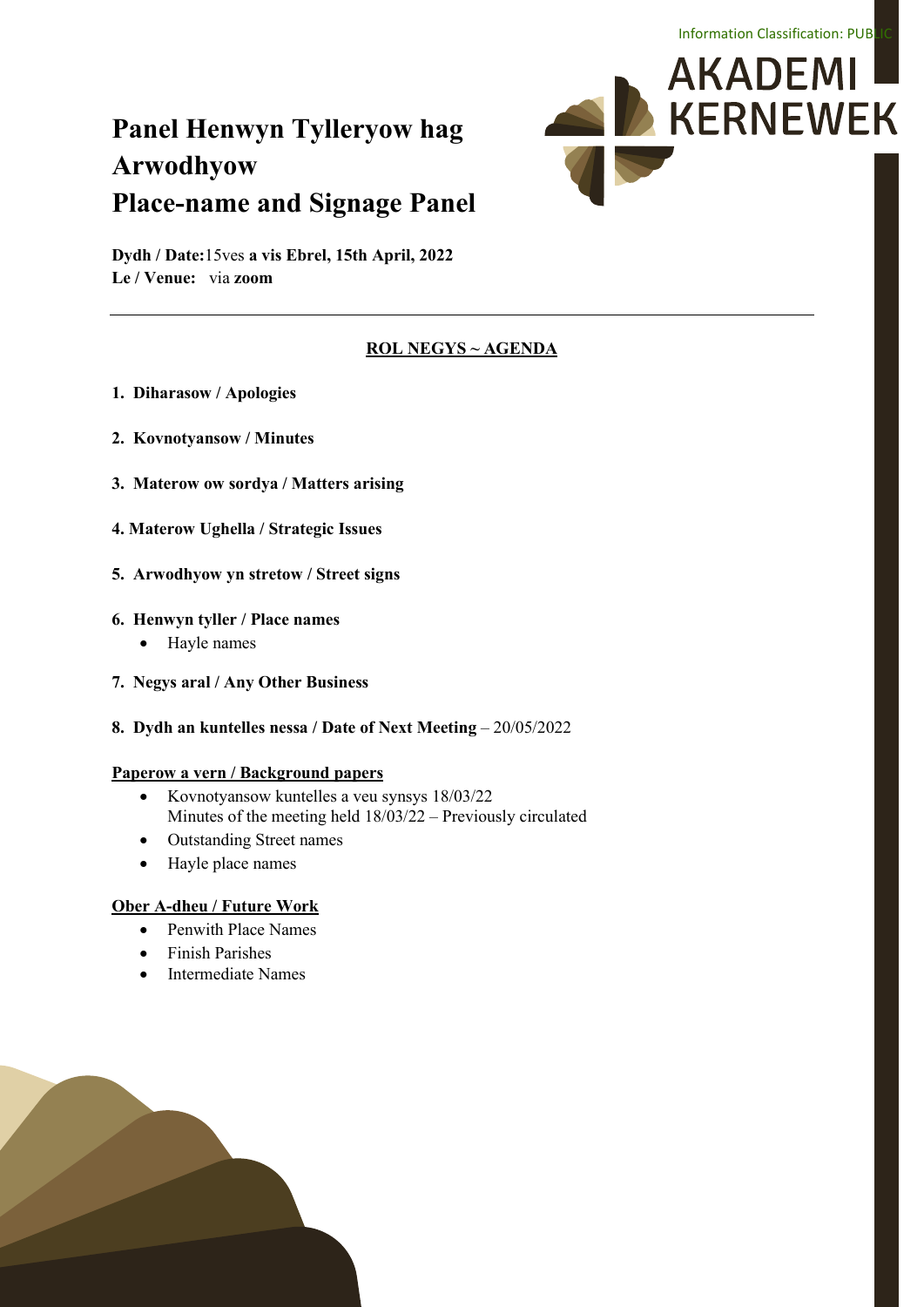Information Classification: PUBLIC



## **Panel Henwyn Tyller hag Arwodhyow Place-name and Signage Panel**

**Kovnotyansow an kuntelles synsys:** Dy'Gwener 15 mis Ebrel 2022

**Draft Minutes of the meeting held:** Friday 15 April 2022

**Attendees:** J Edmondson; D Brotherton; K George; J Gillingham; L Jenkin

**In attendance:**

**# Item Action**

## **1 Diharesow / Apologies**

R Sheaff

**2 Kovnotyansow / Minutes**

Minutes of the meeting dated 18 March 2022 were read and agreed.

## **3 Materow ow sordya / Matters arising**

- Clarification and confirmation sought for Karn an Fog Bella
- Discussion re use of plural An Tewynnow as a general name for "The Towans" and the singular if a named dune i.e. Tewyn Meksiko but the use of the singular was rejected. "Hayle Towans" would be known as An Tewynnow and other dunes would be named also using the plural i.e. Tewynnow Meksiko for "Mexico Towans"

## **4 Materow ughella / Strategic issues**

As a reminder, a copy of the naming policy had been sent to all parishes.

## **5 Arwodhow yn stretow / Street signs**

Boskarn Close, Baripper **Kew Voskarn** 

Branksome Drive, Wadebridge **Rosva Branksome** 

(may be a family name? 1840 in USA, American urban slang gives a meaning of "undesirable").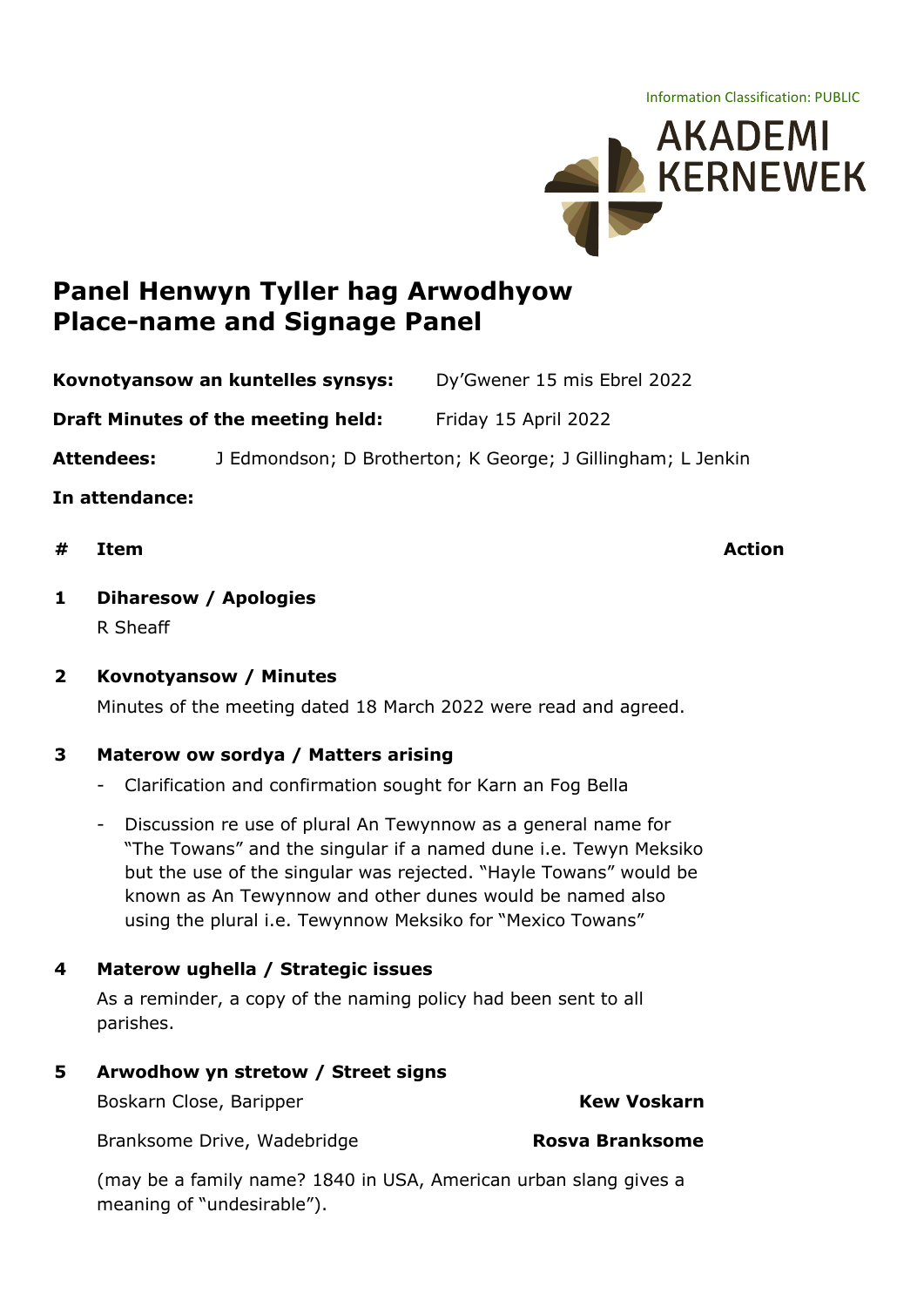| # | <b>Item</b>                                                                                                                                                                                              |                            | <b>Action</b> |
|---|----------------------------------------------------------------------------------------------------------------------------------------------------------------------------------------------------------|----------------------------|---------------|
|   | Broom Flower Close, St Mabyn                                                                                                                                                                             | <b>Kew Vleujyow Banal</b>  |               |
|   | (It was agreed to use the form <i>bleujyow</i> for names which suggest a<br>singular flower in the English but in reality refers to the plural)                                                          |                            |               |
|   | Chamomile Court, St Austell                                                                                                                                                                              | <b>Garth Kamil</b>         |               |
|   | Dittander Close, Higher Trewhiddle                                                                                                                                                                       | <b>Kew Buberles</b>        |               |
|   | (common name pepperwort, using suffix -les for -wort)                                                                                                                                                    |                            |               |
|   | Eastern Avenue, Liskeard                                                                                                                                                                                 | <b>Rosva Las Duryen</b>    |               |
|   | (Duryen agreed in place of Est but panel agreed a name was needed<br>for a "non-tree lined avenue" as rosva is used for "drive". Neither<br>Welsh nor Breton was helpful but fordh ledan was suggested.) |                            |               |
|   | Freshbrook Close, Eastern Green, Penzance                                                                                                                                                                | <b>Kew Grodhowr</b>        |               |
|   | (Name sought to differentiate between salt and fresh water, kro used<br>instead of yr)                                                                                                                   |                            |               |
|   | Gorse Flower Close, St Mabyn                                                                                                                                                                             | <b>Kew Vleujyow Eythin</b> |               |
|   | Gorse Lane, Higher Trewhiddle                                                                                                                                                                            | <b>Bownder Eythin</b>      |               |
|   | Helleborine Grove, Higher Trewhiddle                                                                                                                                                                     | <b>Kelli Galdrist</b>      |               |
|   | (Not hellebore. Terminology panel name and from Welsh)                                                                                                                                                   |                            |               |
|   | Knights Hill, Truro                                                                                                                                                                                      | <b>Mena Knight</b>         |               |
|   | Marsh Orchid Crescent, Higher Trewhiddle<br><b>Kors</b>                                                                                                                                                  | <b>Gwarak Degeyryan an</b> |               |
|   | Nepeta Flower Close, St Mabyn                                                                                                                                                                            | <b>Kew Vleujyow Nepeta</b> |               |
|   | Nepeta Grove, Higher Trewhiddle                                                                                                                                                                          | Kelli Nepeta               |               |
|   | Pratensis Grove, Higher Trewhiddle                                                                                                                                                                       | <b>Kelli an Pras</b>       |               |
|   | Sedum Flower Close, St Mabyn                                                                                                                                                                             | <b>Kew Vleujyow Bewles</b> |               |
|   | Selfheal Close, Higher Trewhiddle                                                                                                                                                                        | <b>Kew an Vedhoges Las</b> |               |
|   | Silva Gardens, Mylor Bridge, Falmouth                                                                                                                                                                    | <b>Lowarth an Koos</b>     |               |
|   | (Silva is Latin for "nature" or "forests")                                                                                                                                                               |                            |               |
|   | Stonecrop Crescent, Higher Trewhiddle                                                                                                                                                                    | <b>Gwarak Vewles</b>       |               |